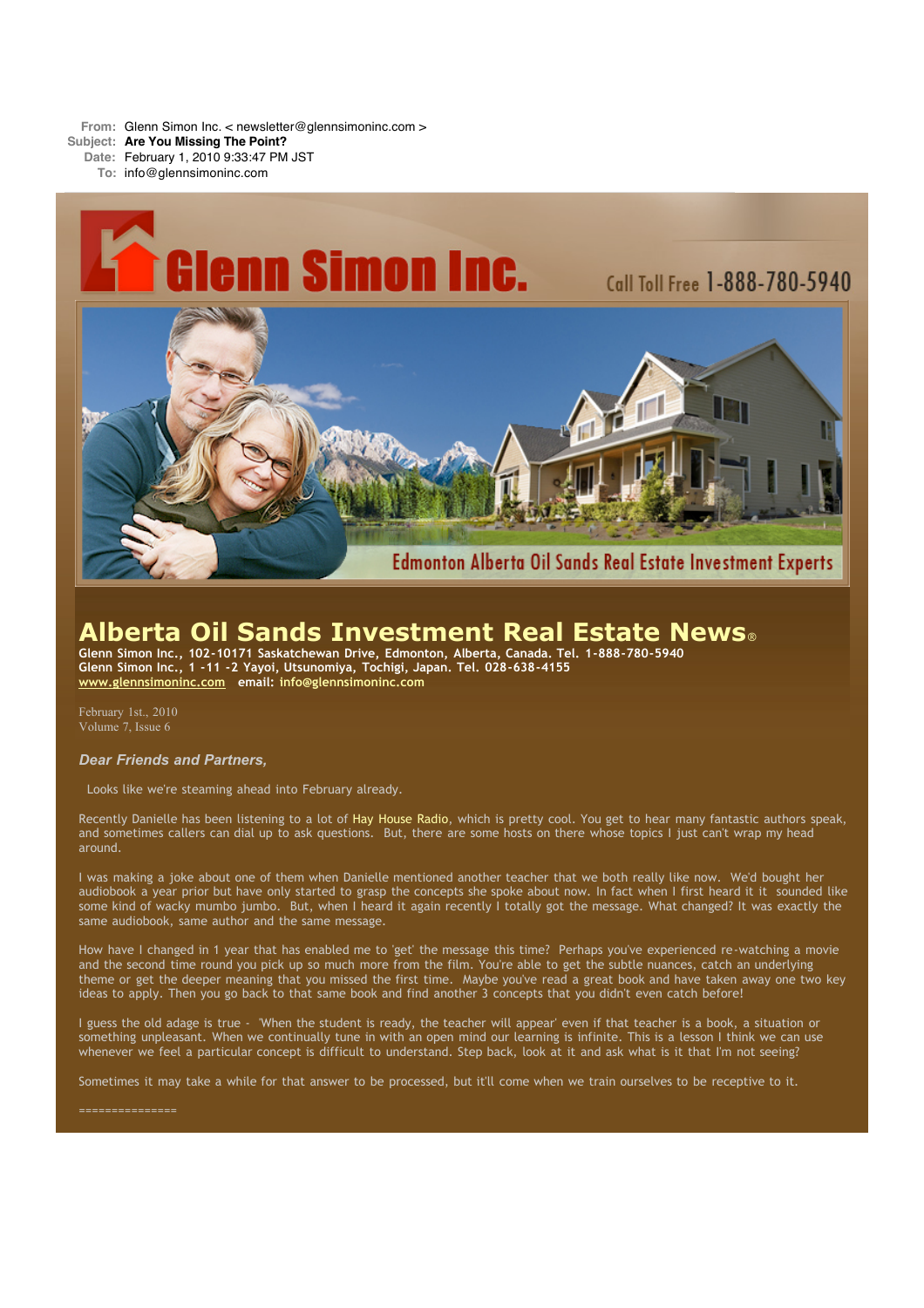

#### **West Central Edmonton: Cashflowing West Jasper Place Suited Bungalow In High Growth Area**

Turbo charge your portfolio. Stylish 4 bedroom 2 bath suited home has over 1227 sq ft of rental space plus a single detached garage. The pictures show the detail and care that went into remodeling this home. Separate entry 1 bedroom suite pulls in extra cash flow.

Comes complete with great tenants making this a totally turn-key property for you. Convenient west end area with easy access to the new Ring Road and refinery row. Excellent neighborhood 2 blocks from Grant McEwan College's West Campus and on The UOA bus route as well as West Edmonton mall. HUGE upside potential due to the great purchase price, strong economic fundamentals and the proximity of this home in relation to Edmonton's revitalized core.

Produces \$186 positive cash flow per month using an investor's mortgage plan - taking advantage of current low rates.

Poised for massive growth. This home rents for top dollar and has everything arranged, including financing structure and incredible tenants. Your investment includes: financial analysis, professional inspection, insurance, financing set-up, legal fees, basic accounting, reserve fund, CMA, bi-annual statements, strategic market planning to ensure successful entry and exit, plus much more!

#### **Purchase price: \$329.9K Total [Investment:](http://www.glennsimoninc.com/featured_detail.php?id=70) \$73K. Your Estimated 5 Year Profit \$57.6K. Your pre-tax Total ROI is 79% or 16% per year. + \$186 Cash Flow in Your Pocket Every Month**

"Get into action and realize secure, long-term profits"

Already producing a great RETURN. Visit [HERE](http://www.glennsimoninc.com/featured_detail.php?id=70) for the full FEATURE sheet and call 1-888-780-5940 to get started.

CIAL NOTICE: NO CASH, BUT GOOD CREDIT? CALL US TODAY TO LEARN HOW YOU CAN OWN INVESTMENT PROPERTY:

-Please remember: All investments carry RISK. Be sure to seek your own independent legal advice-

**Oilsands Stage \$8B Rebound in 2010 Rising Oil Prices Brings Projects Of The Shelf**

By Lisa Schmidt, Calgary Herald. January 22nd 2010

More signs of Alberta's oilsands revival emerged Thursday, as revived plans moved forward to push the spending tally past \$8 billion less than a month into 2010. Canadian Natural Resources Ltd. says it expects to give the go-ahead for a pair of projects, while Cenovus Energy Inc. has already given the green light to another expansion. READ MORE [HERE.](http://www.calgaryherald.com/business/energy-resources/Oilsands+stage+rebound+2010/2471567/story.html)

#### **Steady As She Goes For Bank of Canada On Rates, But Big Decisions Lie Ahead**

By Julian Beltrame, Canadian Press. January 18th, 2010

OTTAWA - Bank of Canada governor Mark Carney has some tough decisions to make as the economy gains momentum, and one of the toughest may involve a magician's trick of misdirection. The bank governor gets his first opportunity to comment on the state of the economy Tuesday when the central bank issues its scheduled announcement on interest rates. GRAB THIS [STORY.](http://www.winnipegfreepress.com/business/breakingnews/81990512.html)

==============

### **Edmonton's Economy Will Rebound in 2010: Report**

By Bill Mah, Edmonton Journal. January 28th 2010

EDMONTON — After shrinking for the first time since 1991 last year, Edmonton's economy will snap back in 2010 by growing 3.2 per cent, says a new national forecast released Wednesday. While the mid-decade boom is clearly over, the Conference Board of Canada's Metropolitan Outlook says the Edmonton region's gross domestic product will grow an average of just over four per cent annually between 2011 and 2014. READ THE FULL [ARTICLE.](http://www.edmontonjournal.com/business/Edmonton+economy+will+rebound+2010+report/2490843/story.html)